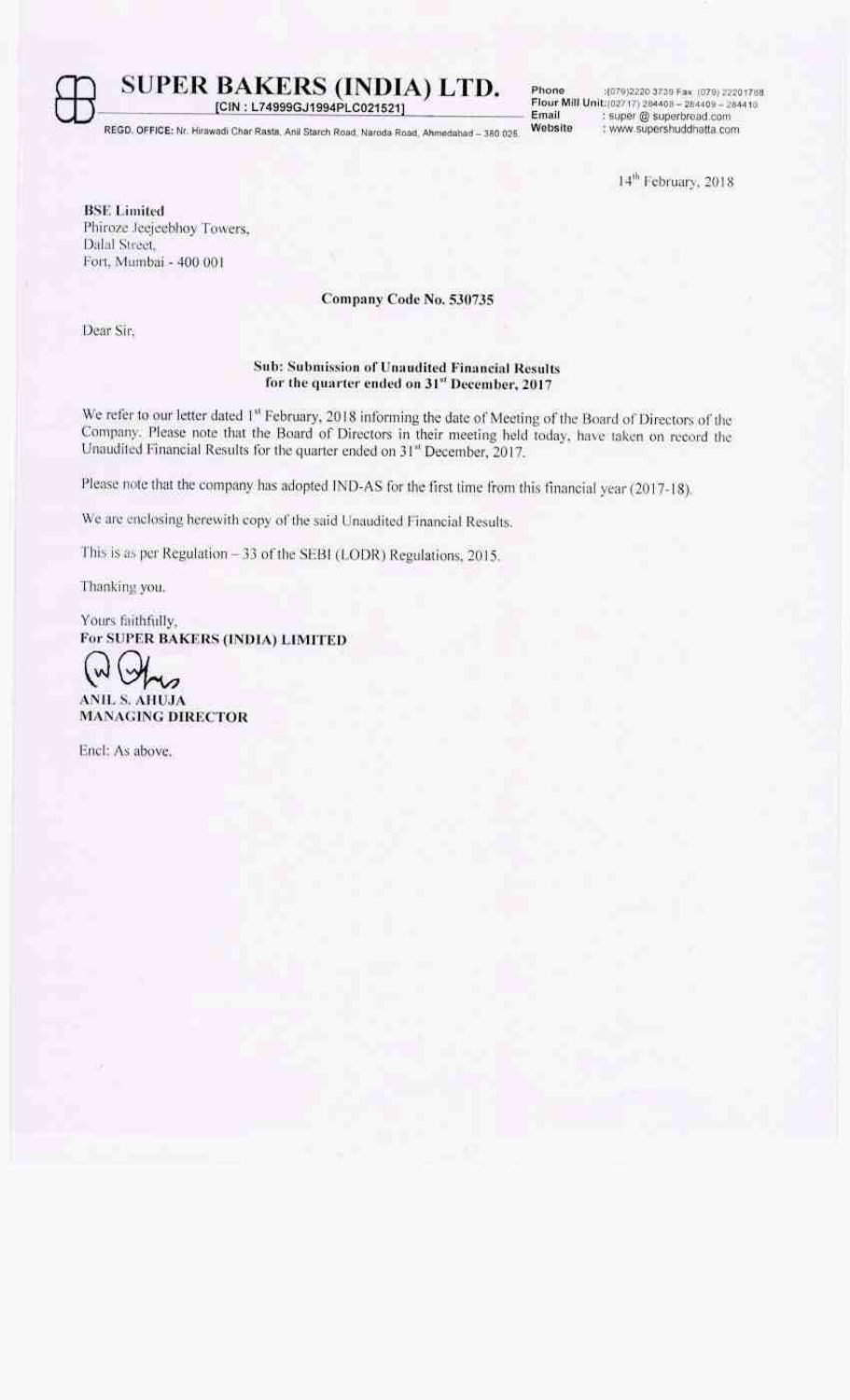## SUPER BAKERS (INDIA) LTD.<br>[CIN : L74999GJ1994PLC021521]

Phone (079)2220 3739 Fax (079) 22201718<br>
Flour Mill Unit:(02717) 284408 - 284409 - 284410<br>
Email : super @ superbread.com<br>
Website : www.supershuddhatta.com

REGD, OFFICE: Nr. Hirawadi Char Rasta, Anil Starch Road, Naroda Road, Ahmedabad - 380 025.

## STATEMENT OF STANDALONE UNAUDITED RESULTS FOR THE QUARTER ENDED ON  $31^{ST}$  DECEMBER,  $2017$

(Rs. In lakh)

| Particulars         |                                                                                        |             | Ouarter ended on         |             | 9 Months ended on<br>(Cumulative) |             |  |
|---------------------|----------------------------------------------------------------------------------------|-------------|--------------------------|-------------|-----------------------------------|-------------|--|
| (Refer Notes Below) |                                                                                        | 31-12-2017  | 30-09-2017               | 31-12-2016  | 31-12-2017                        | 31-12-2016  |  |
|                     |                                                                                        | (Unaudited) | (Unaudited)              | (Unaudited) | (Unaudited)                       | (Unaudited) |  |
| 1                   | <b>Revenue from operations</b>                                                         | ۷           | Ξ                        | 12          | ÷                                 |             |  |
| ũ.                  | Other income                                                                           | 16.63       | 14.03                    | 12.78       | 48.66                             | 30.16       |  |
| 3                   | Total Income (1+2)                                                                     | 16.63       | 14.03                    | 12.78       | 48.66                             | 30.16       |  |
| 4                   | <b>Expenses</b>                                                                        |             |                          |             |                                   |             |  |
|                     | a. Cost of Materials consumed                                                          | ×           | ¥                        | $\sim$      |                                   |             |  |
|                     | b. Purchases of stock-in-trade-                                                        | Ξ           | c                        | $\sim$      | ÷                                 |             |  |
|                     | c. Changes in inventories of<br>finished goods, work-in-progress<br>and stock-in-trade | ú,          | ្ន                       | ×           | $\overline{\phantom{a}}$          |             |  |
|                     | d. Employee benefits expense                                                           | 0.79        | 0.66                     | 0.68        | 2.19                              | 1.98        |  |
|                     | e. Finance costs                                                                       | 0.01        | 0.04                     | 0.38        | 0.16                              | 1.20        |  |
|                     | &.<br>f. Depreciation<br>amortisation<br>expense                                       | 4.53        | 3.44                     | 3.48        | 11.41                             | 10.31       |  |
|                     | g. Other expenses                                                                      | 4.78        | 4.34                     | 3.31        | 19.62                             | 9.62        |  |
|                     | <b>Total Expenses</b>                                                                  | 10.11       | 8.48                     | 7.85        | 33.38                             | 23.11       |  |
| 5 <sup>°</sup>      | Profit / (Loss) before exceptional<br>items and tax (3-4)                              | 6.52        | 5.55                     | 4.93        | 15.28                             | 7.05        |  |
| 6.                  | Exceptional items                                                                      | ÷           | $\bullet$                | $\sim$      | $\sim$                            |             |  |
| 7                   | Profit / (Loss) before tax (5-6)                                                       | 6.52        | 5.55                     | 4.93        | 15.28                             | 7.05        |  |
| 8                   | Tax expense:                                                                           | ×,          | ٠                        | ¥           |                                   |             |  |
|                     | Current tax                                                                            | ×           | $\overline{\phantom{a}}$ |             | ×                                 |             |  |
|                     | Deferred tax                                                                           | (0.39)      | 1.61                     | (0.51)      | 1.22.                             | 14.03       |  |
| 9                   | Profit (Loss) for the period from<br>continuing operations (7-8)                       | 6.91        | 3.94                     | 5,44        | 14.06                             | (6.98)      |  |
| 10.                 | Profit/(loss) from discontinuing<br>operations before Tax                              | $\alpha$    | ÷                        |             | ÷.                                |             |  |
| $\mathbf{H}$        | Tax expense of discontinuing<br>operations                                             | ×           | $\sim$                   |             | 95                                |             |  |
| 12                  | Prefit/(loss) from Discontinuing<br>operations (after tax) (10-11)                     | ٠           | ×                        |             | $\sim$                            |             |  |
| 13                  | Profit / (Loss) for the period (9+12)                                                  | 6.91        | 3.94                     | 5.44        | 14.06                             | (6.98)      |  |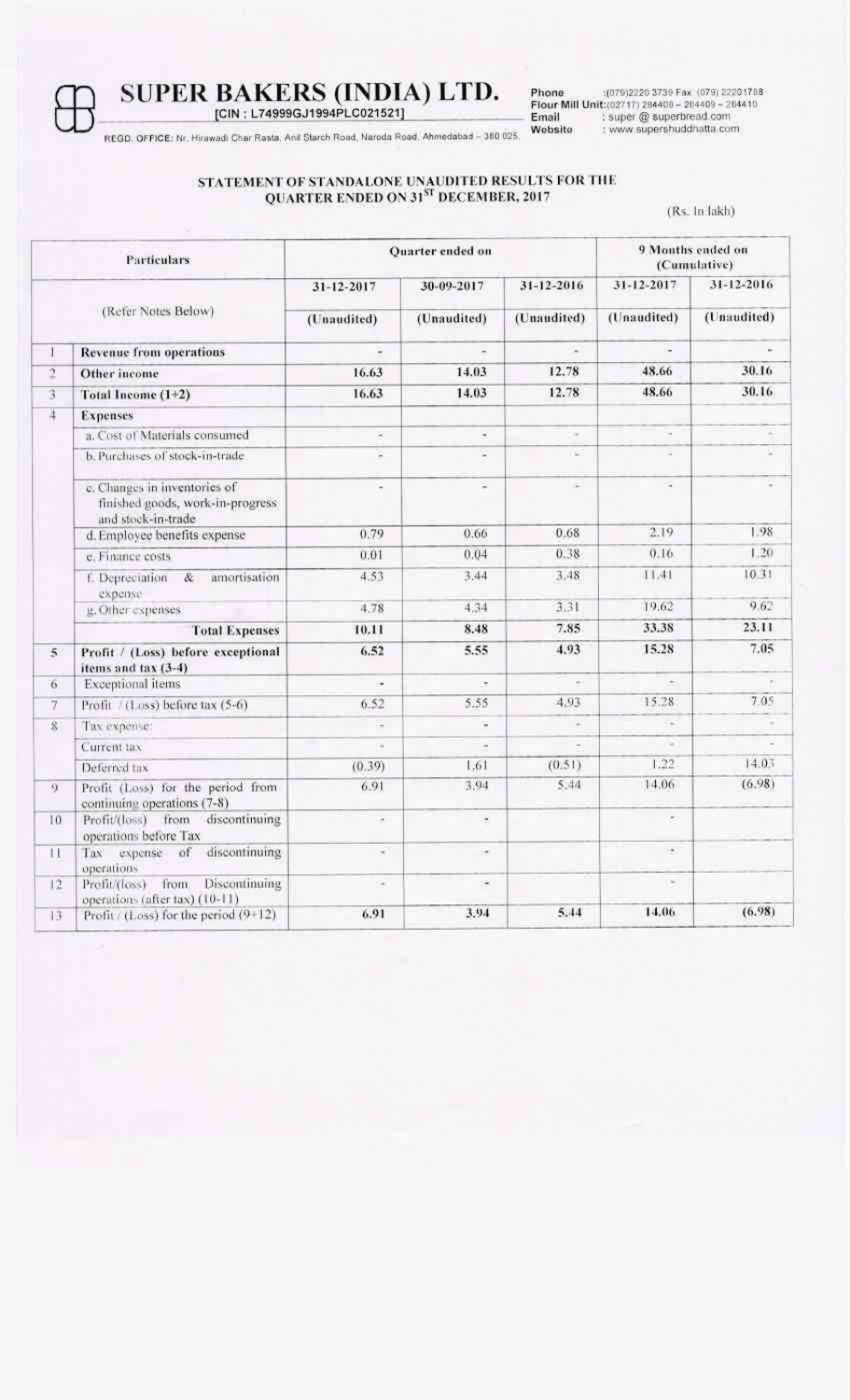Phone (079)2220 3739 Fax (079) 22201788<br>Flour Mill Unit:(02717) 384408 = 264409 = 264410<br>Email = super@ superbroad.com<br>Website = : www.supershuddhatla.com

REGD, OFFICE: Nr. Hirawadi Char Rasta, Anii Starch Road, Naroda Road, Ahmedabad - 380 025.

| Particulars |                                                                                         | Quarter ended on |                          | 9 Months ended on<br>(Cumulative) |             |             |
|-------------|-----------------------------------------------------------------------------------------|------------------|--------------------------|-----------------------------------|-------------|-------------|
|             |                                                                                         | 31-12-2017       | 30-09-2017               | 31-12-2016                        | 31-12-2017  | 31-12-2016  |
|             |                                                                                         | (Unaudited)      | (Unaudited)              | (Unaudited)                       | (Unaudited) | (Unaudited) |
| 14          | Other Comprehensive Income                                                              |                  |                          |                                   |             |             |
|             | froms that will not be reclassified<br>subsequently to profit or loss                   | ₽                |                          |                                   |             |             |
|             | Income tax relating to items that<br>will not be reclassified to profit or<br>Toss:     | ÷                | ×                        | ٠                                 | u           |             |
|             | Items that will be reclassified<br>subsequently to profit or loss                       | Ξ                | ٠                        |                                   |             |             |
|             | Income tax relating to items that<br>will be reclassified to profit or loss             | ¥.               | $\overline{\phantom{a}}$ | $\sim$                            | 宴           |             |
|             | Other Comprehensive Income,<br>net of tax                                               | ÷                | $\bullet$                | $\ddot{}$                         | ۷           |             |
| 15          | Total Comprehensive Income<br>for the period $(13+14)$                                  | 6.91             | 3.94                     | 5.44                              | 14.06       | (6.98)      |
| 16          | Earnings Per Share of Rs. 10/-<br>each.<br>(for continuing operations)                  |                  |                          |                                   |             |             |
|             | Basic                                                                                   | 0.23             | 0.13                     | 0.18                              | 0.47        | (0.23)      |
|             | Diluted                                                                                 | 0.23             | 0.13                     | 0.18                              | 0.47        | (0.23)      |
| 17          | Earnings Per Share of Rs. 10/-<br>each<br>(for discontinued operations)                 |                  |                          |                                   |             |             |
|             | Basic                                                                                   | ä.               | ÷.                       | ×                                 | ×.          | ×           |
|             | Diluted                                                                                 | ٠                | ×                        | ×                                 | ۰           |             |
| 18          | Earniqus Per Share of Rs. 10/-<br>each<br>(for discontinued & continuing<br>operations) |                  |                          |                                   |             |             |
|             | Basic                                                                                   | 0.23             | 0.13                     | 0.18                              | 0.47        | (0.23)      |
|             | Diluted                                                                                 | 0.23             | 0.13                     | 0.18                              | 0.47        | (0.23)      |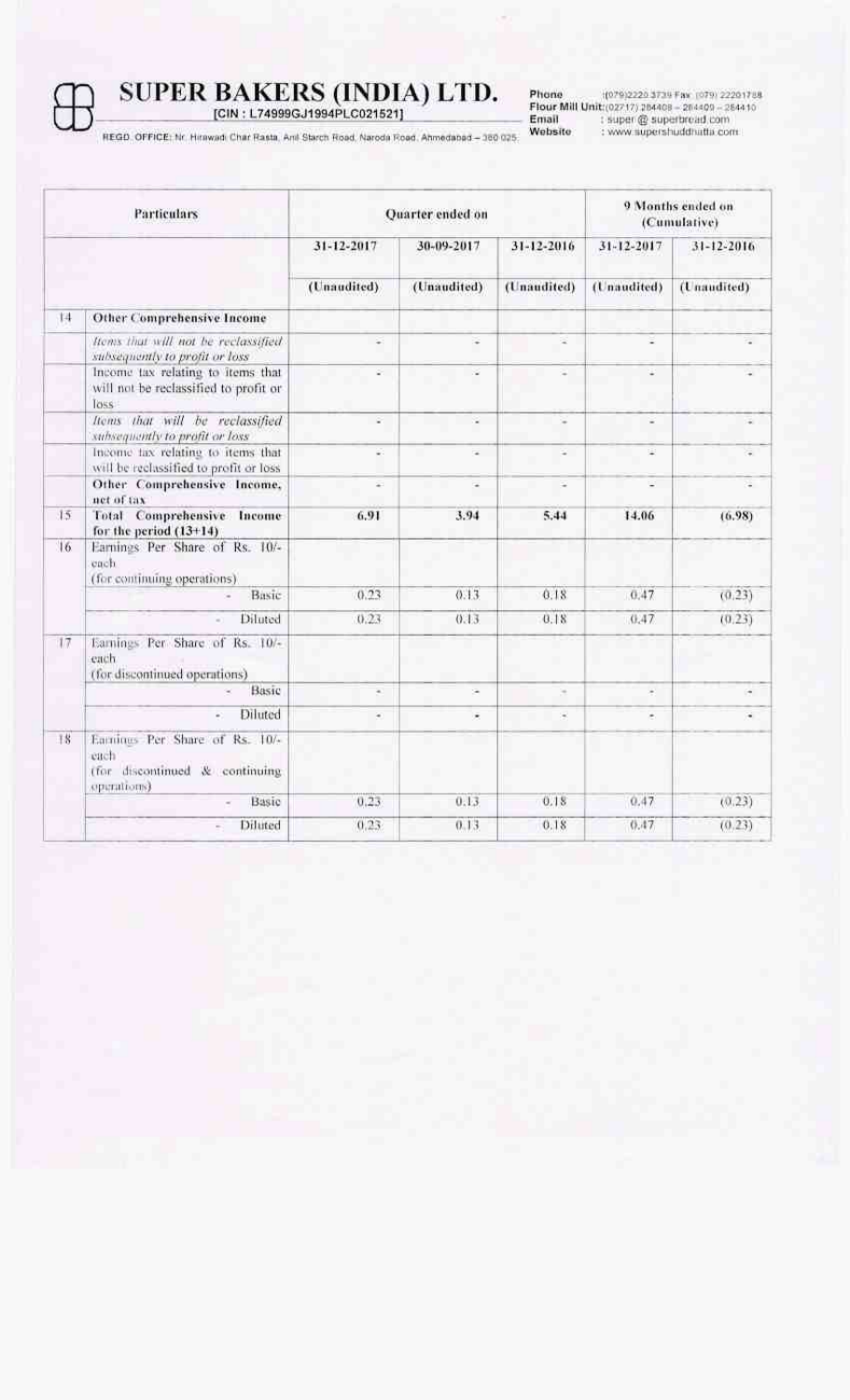

SUPER BAKERS (INDIA) LTD.<br>[CIN : L74999GJ1994PLC021521]

REGD, OFFICE: Nr. Hirawadi Char Rasta, Anil Starch Road, Naroda Road, Ahmedabad - 380 025

Phone (075)2220 3739 Fax (079) 22201753<br>Flour Mill Unit:(02717) 284408 - 284409 - 284410<br>Email : super @ superbread.com<br>Website : www.supershuddhatta.com (079)2220 3739 Fax (079) 22201768

Notes:

|        | The Company adopted Indian Accounting Standards (referred to as "Ind AS") with effect from April 1, 2017 and<br>accordingly, the financial results for the quarter ended December 31, 2017 have been prepared in accordance with the<br>recognition and measurement principles laid down in the Ind AS 34 "Interim Financial Reporting" as prescribed under<br>section 133 of the Companies Act, 2013 read with relevant rules issued thereunder and other accounting principles<br>generally accepted in India. |
|--------|------------------------------------------------------------------------------------------------------------------------------------------------------------------------------------------------------------------------------------------------------------------------------------------------------------------------------------------------------------------------------------------------------------------------------------------------------------------------------------------------------------------|
|        | The Company is operating only in one segment. Hence segment reporting is not given.                                                                                                                                                                                                                                                                                                                                                                                                                              |
| 3      | The Company has suspended its operations of Wheat Grinding w.e.f. 01-02-2015.                                                                                                                                                                                                                                                                                                                                                                                                                                    |
| $-4$   | The Company does not have any subsidiary / associate.                                                                                                                                                                                                                                                                                                                                                                                                                                                            |
| 5.     | Provision for taxation, if any, will be made at the year end.                                                                                                                                                                                                                                                                                                                                                                                                                                                    |
| 6.     | Figures, wherever required, are regrouped / rearranged.                                                                                                                                                                                                                                                                                                                                                                                                                                                          |
| $\tau$ | The above results have been reviewed by audit committee and approved by Board of Directors of Company at its<br>meeting held on 14" February, 2018                                                                                                                                                                                                                                                                                                                                                               |

### Reconciliation between financial results as previously reported under Indian GAAP and as per Ind AS for Quarter and Nine months ended on December 31, 2016:

|                                                      |                                | (Rs. In Lakh)                               |
|------------------------------------------------------|--------------------------------|---------------------------------------------|
| Particulars                                          | Ouarter ended on<br>31-12-2016 | Nine Months<br>ended on<br>$31 - 12 - 2016$ |
| Net Profit as reported under Indian GAAP             | 4.93                           | 7.05                                        |
| (Add) Less: Deferred Tax Impact on above adjustments | (0.51)                         | 14.03                                       |
| Net Profit as per Ind AS                             | 5.44                           | (0.98)                                      |
| Total Comprehensive Income as per Ind AS             | 5.44                           | (6.98)                                      |

### For SUPER BAKERS (INDIA) LIMITED

**ANIL S. AHUJA MANAGING DIRECTOR** 

Date: 14<sup>th</sup> February, 2018. Place: Ahmedabad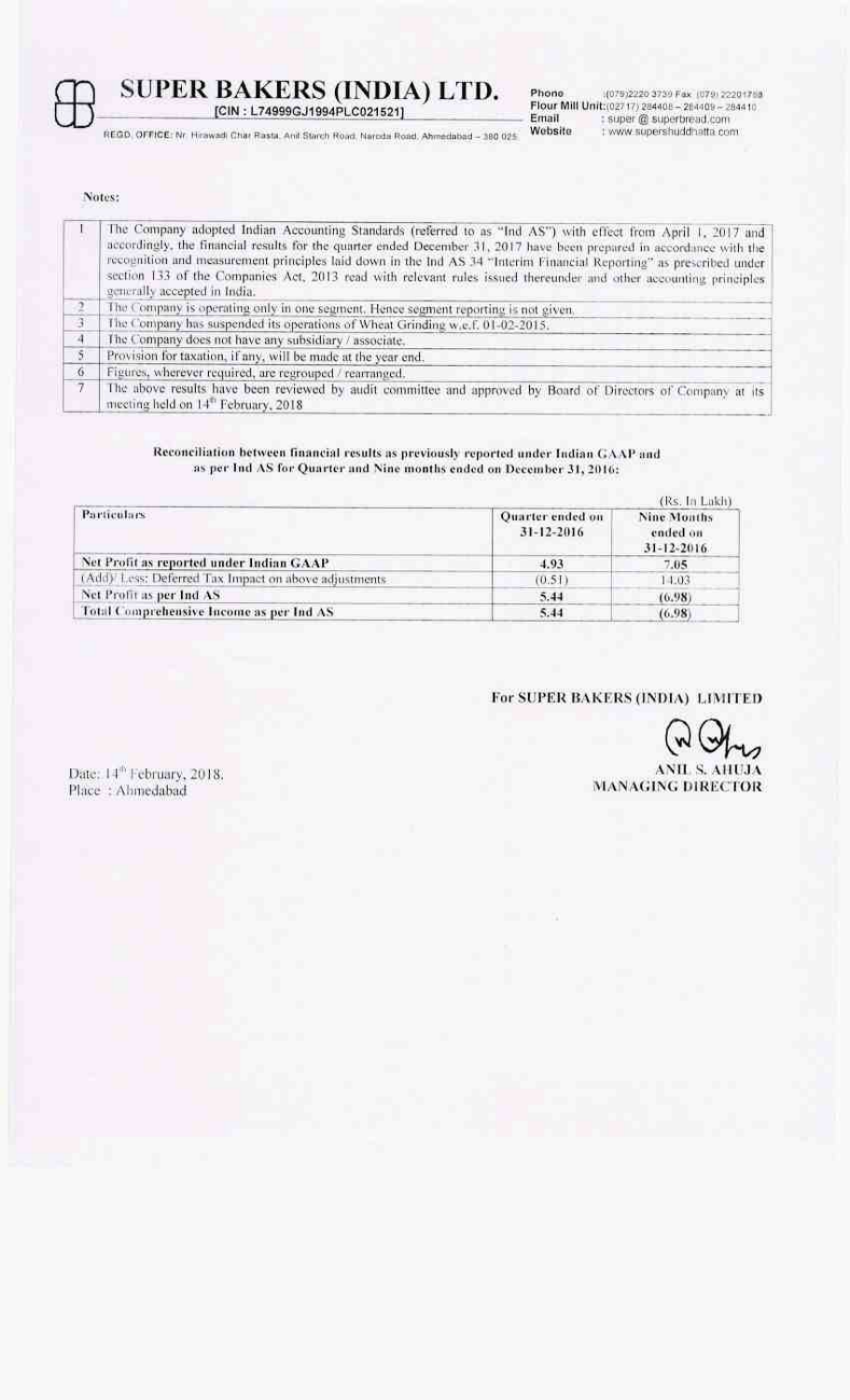REGD, OFFICE: Nr. Hirawadi Char Rasta, Anil Starch Road, Naroda Road, Ahmedabad - 350 025.

[CIN: L74999GJ1994PLC021521]

Phone :(079)2220 3739 Fax: (079) 222017 08 Flour Mill Unit: (02717) 284409 - 284409 - 284410<br>Email : super @ superbread.com Website : www.supershuddhatta.com

14<sup>m</sup> February, 2018

**BSE Limited** Phiroze Jeejeebhoy Towers, Dalal Street. Fort, Mumbai - 400 001

### Company Code No. 530735

Dear Sir.

### Sub: Submission of Limited Review Report for Financial Results for the quarter ended on 31" December, 2017

We refer to our letter dated 14<sup>th</sup> February, 2018 enclosing Unaudited Financial Results for the quarter ended on 31" December, 2017.

We are now enclosing herewith Limited Review Report dated 14th February, 2018 for Unaudited Financial Results for the quarter ended on 31" December, 2017.

This is as per Regulation - 33 of the SEBI (LODR) Regulations, 2015.

Thanking you,

Yours faithfully. For SUPER BAKERS (INDIA) LIMITED



Encl: As above.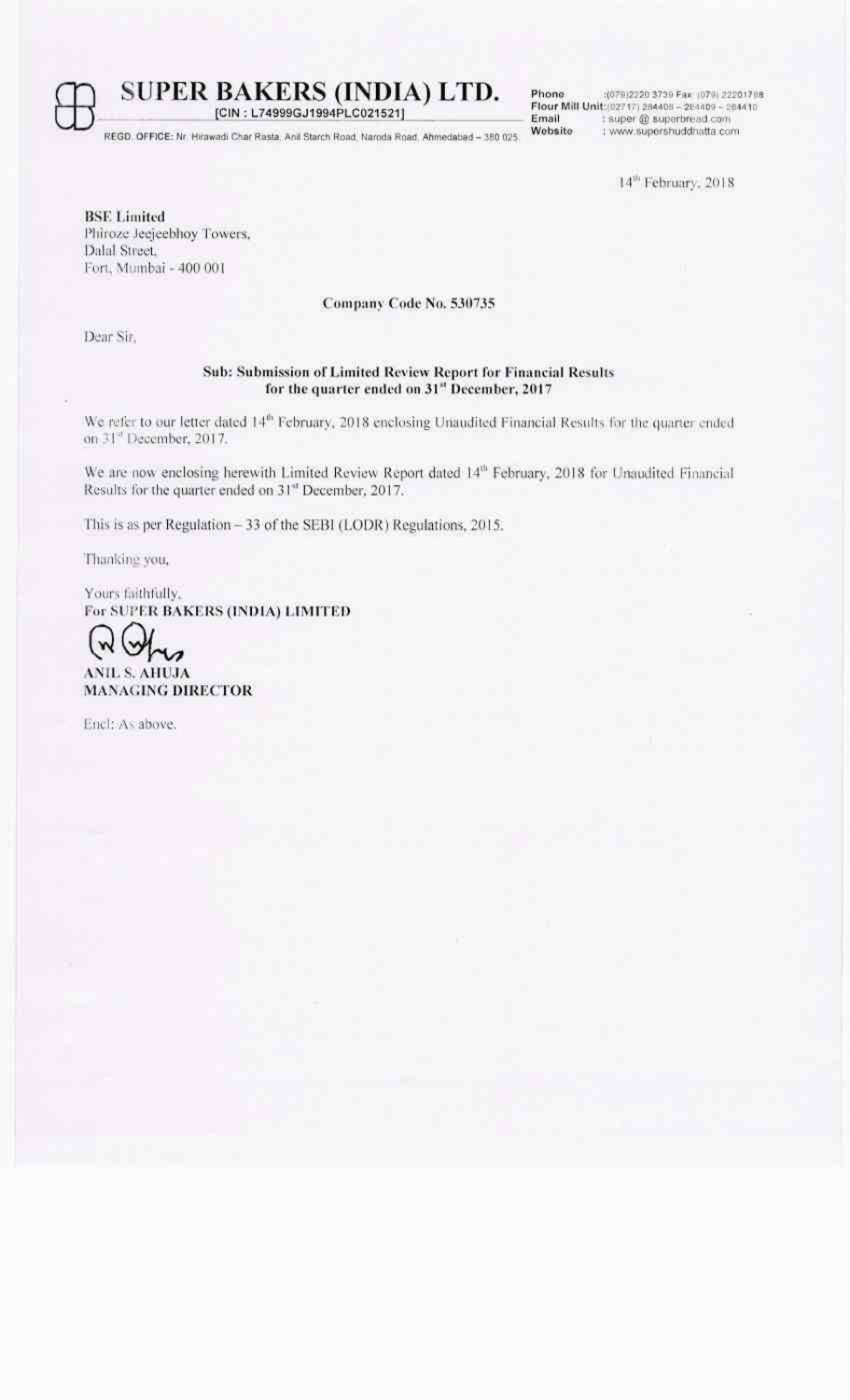

### O. P. Bhandari & Co.

**Chartered Accountants** 

30, Omkar House, C. G. Road, Navrangpura, Ahmedabad - 380009 Ph (o): 079-26462539, Mo.: 9825014208, Fax: 079-26563388, e-mail: opbhandarica@gmail.com

### LIMITED REVIEW REPORT

Review Report to the Board of Directors of SUPER BAKERS (INDIA) LIMITED

- 1. We have reviewed the accompanying statement of unaudited financial results of SUPER BAKERS (INDIA) LIMITED ("the Company") for the Quarter ended 30th December, 2017 ("the Statement") being submitted by the Company pursuant to the requirement of Regulation 33 of the SEBI (Listing Obligations and Disclosure Requirements) Regulations, 2015 as modified by Circular No. CIR/CFD/FAC/62/2016 dated July 5, 2016. This Statement, which is the responsibility of the Company's Management and approved by the Board of Directors, has been prepared in accordance with the recognition and measurement principles laid down in Indian Accounting Standard 34 "Interim Financial Reporting" ("Ind AS 34") prescribed under Section 133 of the Companies Act, 2013 ("the Act") read with relevant rules issued thereunder and other accounting principles generally accepted in India. Our responsibility is to issue a report on the Statement based on our review.
- 2. We conducted our review in accordance with the Standard on Review Engagement (SRE) 2410 Review of Interim Financial Information Performed by the Independent Auditor of the Entity issued by the Institute of Chartered Accountants of India. This standard requires that we plan and perform the review to obtain moderate assurance as to whether the financial statements are free of material misstatement. A review is limited primarily to inquiries of company personnel and analytical procedures applied to financial data and thus provides less assurance than an audit. We have not performed an audit accordingly, we do not express an audit opinion.
- 3. Based on our review conducted as stated above, nothing has come to our attention that causes us to believe that the accompanying Statement, prepared in accordance with the recognition and measurement principles laid down in Ind AS 34 and other accounting principles generally accepted in India, has not disclosed the information required to be disclosed in terms of Regulation 33 of the SEBI (Listing Obligations and Disclosure Requirements) Regulations, 2015, as modified by Circular No. CIR/CFD/FAC/62/2016 dated July 5, 2016, including the manner in which it is to be disclosed, or that it contains any material misstatement.

For, O.P. Bhandari & Co. **Chartered Accountants** (FRN.: 112633W)

Partner

HANDAR CHARTERED 8 **ACCOUNTANTS** O.P. Bhandari MEDAB M. No.: 034409

Date: 14.02.2018 Place : Ahmedabad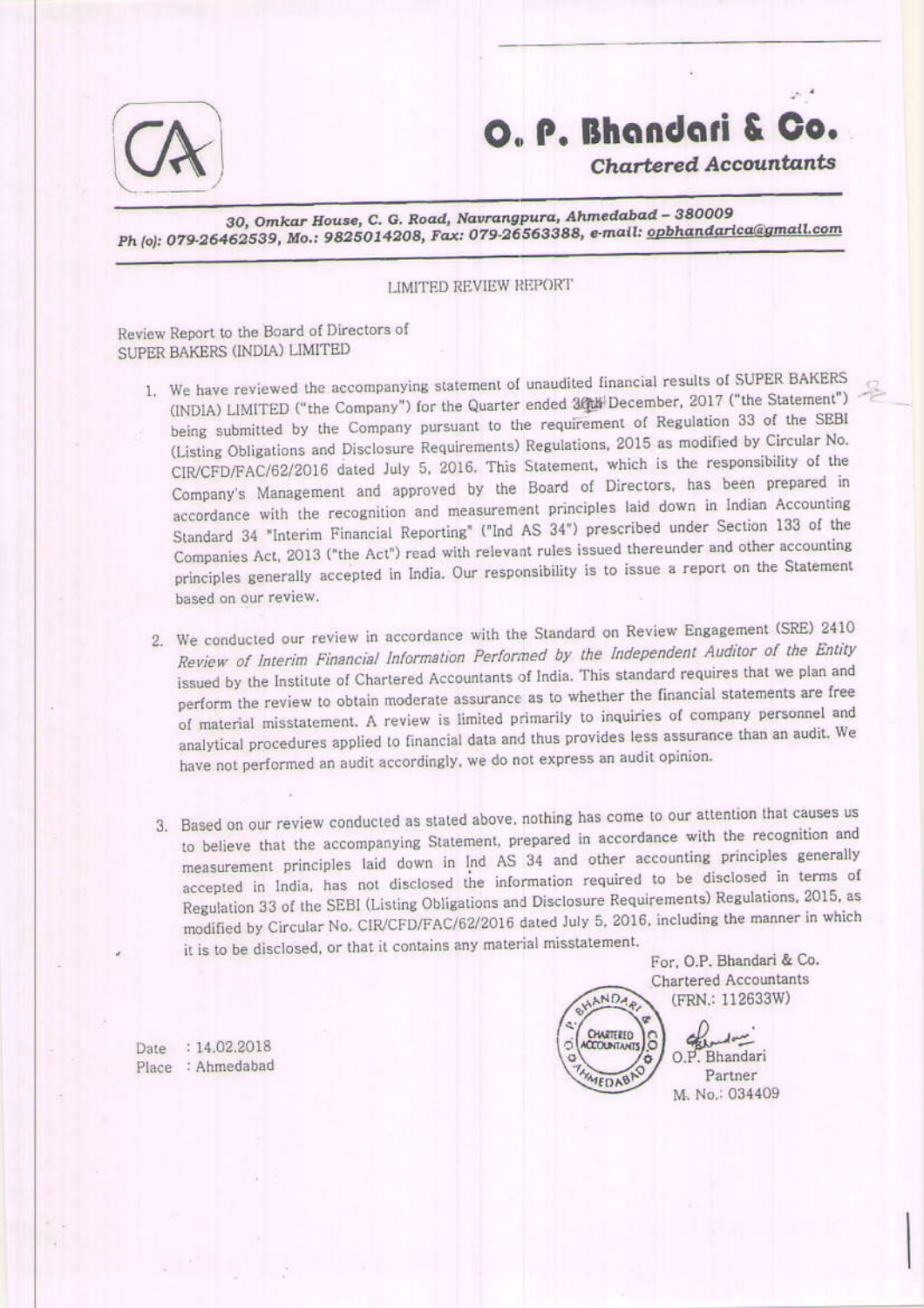**[CIN : L74999GJ1994PLC021521] REGD. OFFICE:** Nr. Hirawadi Char Rasta, Anil Starch Road, Naroda Road, Ahmedabad – 380 025.

**SUPER BAKERS (INDIA) LTD.** 

**Phone :(**079)2220 3739 Fax: (079) 22201788 **Flour Mill Unit:**(02717) 284408 – 284409 – 284410<br>**Email** : super @ superbread.com **Email** : super @ superbread.com<br> **Website** : www.supershuddhatta.com

### **(Machine Readable Format)**

14<sup>th</sup> February, 2018

**BSE Limited**  Phiroze Jeejeebhoy Towers, Dalal Street, Fort, Mumbai - 400 001

**Company Code No. 530735** 

Dear Sir,

### **Sub: Submission of Unaudited Financial Results for the quarter ended on 31st December, 2017**

We refer to our letter dated 1<sup>st</sup> February, 2018 informing the date of Meeting of the Board of Directors of the Company. Please note that the Board of Directors in their meeting held today, have taken on record the Unaudited Financial Results for the quarter ended on 31<sup>st</sup> December, 2017.

Please note that the company has adopted IND-AS for the first time from this financial year (2017-18).

We are enclosing herewith copy of the said Unaudited Financial Results.

This is as per Regulation – 33 of the SEBI (LODR) Regulations, 2015.

Thanking you.

Yours faithfully, **For SUPER BAKERS (INDIA) LIMITED** 

### **ANIL S. AHUJA MANAGING DIRECTOR**

Encl: As above.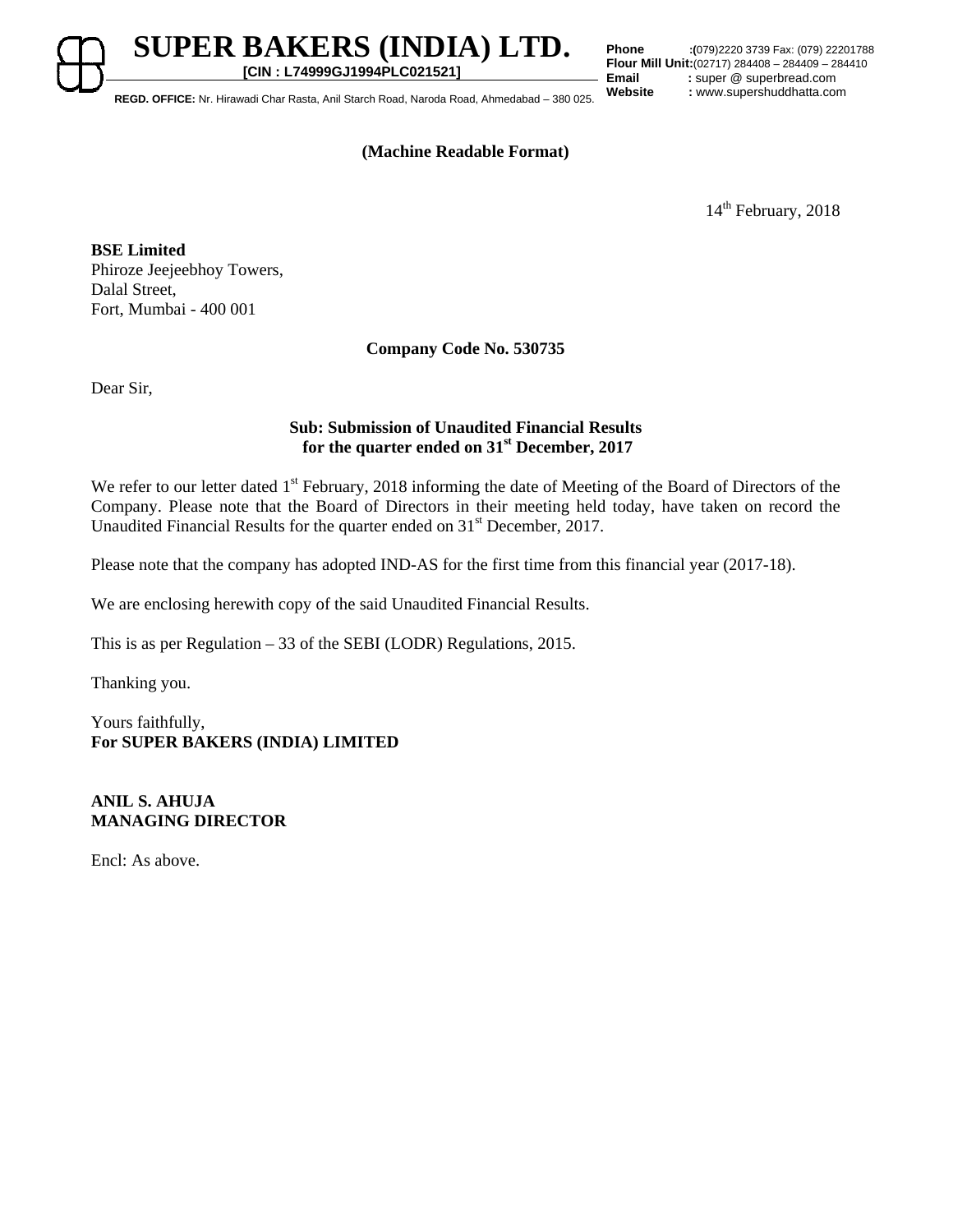**SUPER BAKERS (INDIA) LTD. [CIN : L74999GJ1994PLC021521]**

**Phone :(**079)2220 3739 Fax: (079) 22201788 **Flour Mill Unit:**(02717) 284408 – 284409 – 284410<br>**Email** : super @ superbread.com **Email** : super @ superbread.com<br> **Website** : www.supershuddhatta.com

**REGD. OFFICE:** Nr. Hirawadi Char Rasta, Anil Starch Road, Naroda Road, Ahmedabad – 380 025.

### **STATEMENT OF STANDALONE UNAUDITED RESULTS FOR THE QUARTER ENDED ON 31ST DECEMBER, 2017**

(Rs. In lakh)

| <b>Particulars</b>  |                                                                                        |                          | Quarter ended on | 9 Months ended on<br>(Cumulative) |                   |             |
|---------------------|----------------------------------------------------------------------------------------|--------------------------|------------------|-----------------------------------|-------------------|-------------|
| (Refer Notes Below) |                                                                                        | 31-12-2017               | 30-09-2017       | 31-12-2016                        | 31-12-2017        | 31-12-2016  |
|                     |                                                                                        | (Unaudited)              | (Unaudited)      | (Unaudited)                       | (Unaudited)       | (Unaudited) |
| $\mathbf{1}$        | <b>Revenue from operations</b>                                                         | ä,                       | $\blacksquare$   | $\blacksquare$                    | $\blacksquare$    |             |
| $\overline{2}$      | <b>Other income</b>                                                                    | 16.63                    | 14.03            | 12.78                             | 48.66             | 30.16       |
| 3                   | Total Income $(1+2)$                                                                   | 16.63                    | 14.03            | 12.78                             | 48.66             | 30.16       |
| $\overline{4}$      | <b>Expenses</b>                                                                        |                          |                  |                                   |                   |             |
|                     | a. Cost of Materials consumed                                                          | $\sim$                   | $\blacksquare$   | $\Delta$                          | $\blacksquare$    |             |
|                     | b. Purchases of stock-in-trade                                                         | $\sim$                   |                  |                                   |                   |             |
|                     | c. Changes in inventories of<br>finished goods, work-in-progress<br>and stock-in-trade | $\blacksquare$           | $\blacksquare$   | $\overline{\phantom{a}}$          |                   |             |
|                     | d. Employee benefits expense                                                           | 0.79                     | 0.66             | 0.68                              | $\overline{2.19}$ | 1.98        |
|                     | e. Finance costs                                                                       | 0.01                     | 0.04             | 0.38                              | 0.16              | 1.20        |
|                     | f. Depreciation $\&$ amortisation<br>expense                                           | 4.53                     | 3.44             | 3.48                              | 11.41             | 10.31       |
|                     | g. Other expenses                                                                      | 4.78                     | 4.34             | 3.31                              | 19.62             | 9.62        |
|                     | <b>Total Expenses</b>                                                                  | 10.11                    | 8.48             | 7.85                              | 33.38             | 23.11       |
| 5                   | Profit / (Loss) before exceptional<br>items and tax $(3-4)$                            | 6.52                     | 5.55             | 4.93                              | 15.28             | 7.05        |
| 6                   | <b>Exceptional</b> items                                                               | $\overline{a}$           | $\overline{a}$   | $\bar{\phantom{a}}$               | $\sim$            | ÷,          |
| $\overline{7}$      | Profit / (Loss) before tax $(5-6)$                                                     | 6.52                     | 5.55             | 4.93                              | 15.28             | 7.05        |
| 8                   | Tax expense:                                                                           | $\mathbf{r}$             | ÷,               | $\overline{a}$                    |                   |             |
|                     | Current tax                                                                            |                          |                  |                                   |                   |             |
|                     | Deferred tax                                                                           | (0.39)                   | 1.61             | (0.51)                            | 1.22              | 14.03       |
| 9                   | Profit (Loss) for the period from<br>continuing operations (7-8)                       | 6.91                     | 3.94             | 5.44                              | 14.06             | (6.98)      |
| 10                  | Profit/(loss) from discontinuing<br>operations before Tax                              | $\overline{\phantom{a}}$ | $\blacksquare$   |                                   |                   |             |
| 11                  | Tax expense of<br>discontinuing<br>operations                                          | $\blacksquare$           | $\blacksquare$   | $\blacksquare$                    |                   |             |
| 12                  | Profit/(loss) from Discontinuing<br>operations (after tax) (10-11)                     | $\sim$                   |                  |                                   |                   |             |
| 13                  | Profit / (Loss) for the period $(9+12)$                                                | 6.91                     | 3.94             | 5.44                              | 14.06             | (6.98)      |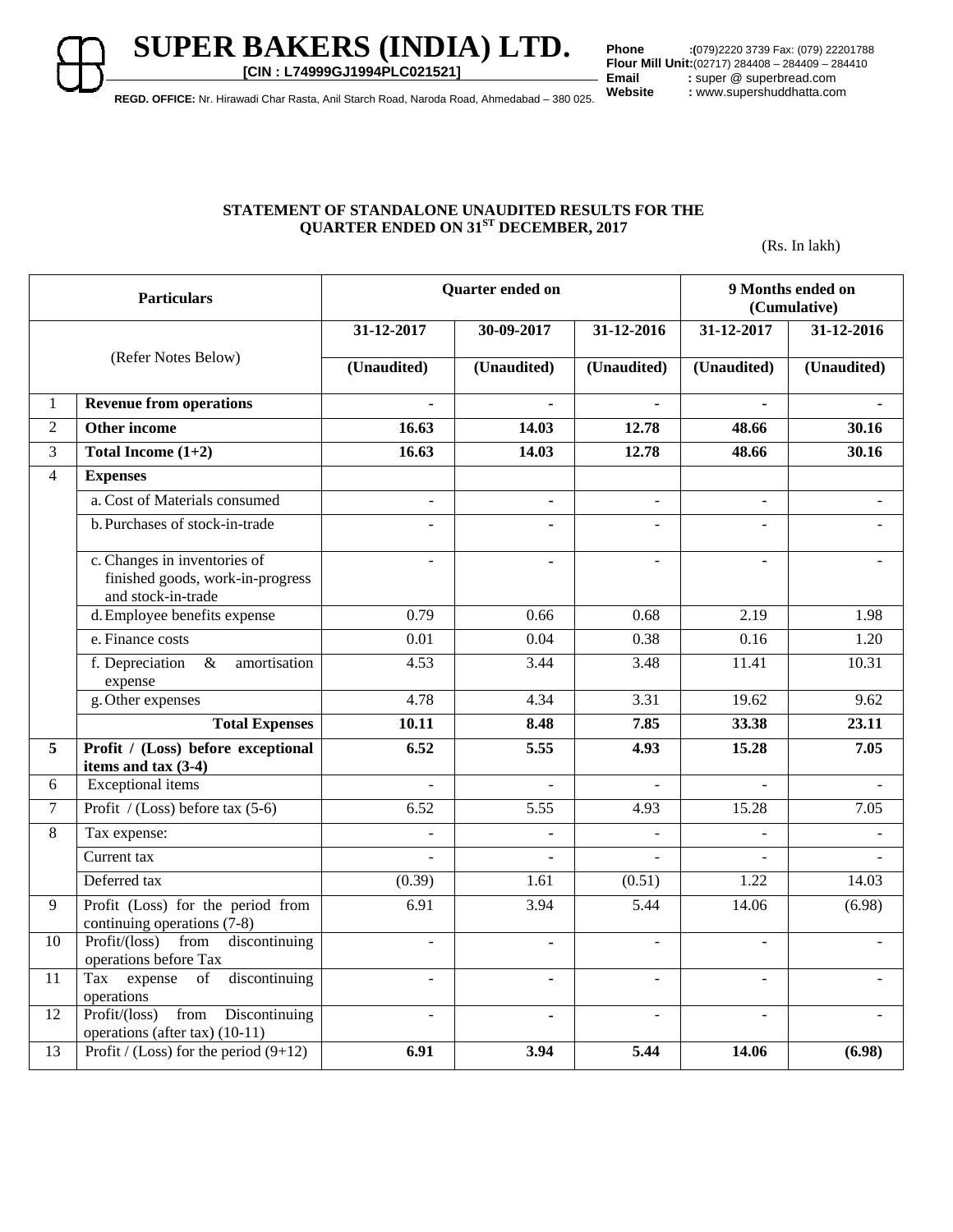**[CIN : L74999GJ1994PLC021521]**

**Phone :(**079)2220 3739 Fax: (079) 22201788 **Flour Mill Unit:**(02717) 284408 – 284409 – 284410<br>**Email** : super @ superbread.com Email : super @ superbread.com<br>Website : www.supershuddhatta.com

**REGD. OFFICE:** Nr. Hirawadi Char Rasta, Anil Starch Road, Naroda Road, Ahmedabad – 380 025.

| <b>Particulars</b> |                                                                                         | Quarter ended on                       |                              |                          | 9 Months ended on<br>(Cumulative) |             |
|--------------------|-----------------------------------------------------------------------------------------|----------------------------------------|------------------------------|--------------------------|-----------------------------------|-------------|
|                    |                                                                                         | 31-12-2017<br>30-09-2017<br>31-12-2016 |                              | 31-12-2017               | 31-12-2016                        |             |
|                    |                                                                                         | (Unaudited)                            | (Unaudited)                  | (Unaudited)              | (Unaudited)                       | (Unaudited) |
| 14                 | <b>Other Comprehensive Income</b>                                                       |                                        |                              |                          |                                   |             |
|                    | Items that will not be reclassified<br>subsequently to profit or loss                   | $\blacksquare$                         | $\blacksquare$               | $\blacksquare$           | $\blacksquare$                    |             |
|                    | Income tax relating to items that<br>will not be reclassified to profit or<br>loss      | $\blacksquare$                         | $\blacksquare$               |                          | $\blacksquare$                    |             |
|                    | Items that will be reclassified<br>subsequently to profit or loss                       | ä,                                     | $\blacksquare$               | $\blacksquare$           | $\blacksquare$                    |             |
|                    | Income tax relating to items that<br>will be reclassified to profit or loss             | $\blacksquare$                         | $\blacksquare$               | $\blacksquare$           | $\blacksquare$                    |             |
|                    | Other Comprehensive Income,<br>net of tax                                               |                                        |                              |                          |                                   |             |
| 15                 | <b>Total Comprehensive Income</b><br>for the period $(13+14)$                           | 6.91                                   | 3.94                         | 5.44                     | 14.06                             | (6.98)      |
| 16                 | Earnings Per Share of Rs. 10/-<br>each<br>(for continuing operations)                   |                                        |                              |                          |                                   |             |
|                    | <b>Basic</b>                                                                            | 0.23                                   | 0.13                         | 0.18                     | 0.47                              | (0.23)      |
|                    | Diluted<br>$\sim$                                                                       | 0.23                                   | 0.13                         | 0.18                     | 0.47                              | (0.23)      |
| 17                 | Earnings Per Share of Rs. 10/-<br>each<br>(for discontinued operations)                 |                                        |                              |                          |                                   |             |
|                    | Basic                                                                                   | $\overline{\phantom{a}}$               | $\qquad \qquad \blacksquare$ | $\overline{\phantom{a}}$ | $\blacksquare$                    |             |
|                    | Diluted                                                                                 | ä,                                     | $\blacksquare$               |                          | $\overline{a}$                    |             |
| 18                 | Earnings Per Share of Rs. 10/-<br>each<br>(for discontinued & continuing<br>operations) |                                        |                              |                          |                                   |             |
|                    | <b>Basic</b><br>$\overline{a}$                                                          | 0.23                                   | 0.13                         | 0.18                     | 0.47                              | (0.23)      |
|                    | Diluted                                                                                 | 0.23                                   | 0.13                         | 0.18                     | 0.47                              | (0.23)      |